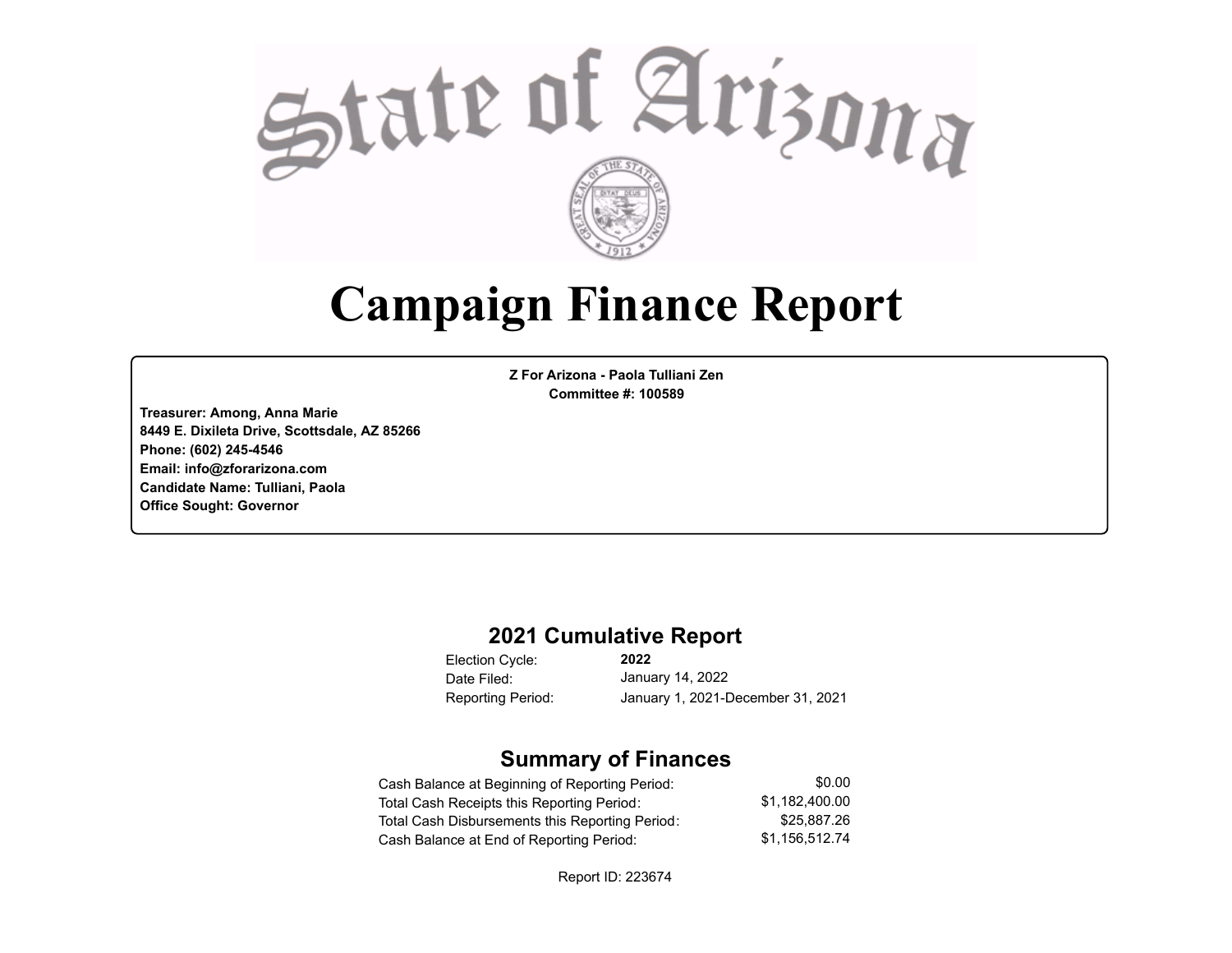## **Summary of Activity** Filed on 01/14/2022

| <b>Income</b>                                    | <b>Schedule</b> |                | <b>Total to Date</b> |                |                |
|--------------------------------------------------|-----------------|----------------|----------------------|----------------|----------------|
|                                                  |                 | Cash           | Other                | Total          |                |
| Personal and Family Contributions                | C1              | \$21,100.00    | \$0.00               | \$21,100.00    | \$21,100.00    |
| Individual Contributions                         | C <sub>2</sub>  | \$1,300.00     | \$0.00               | \$1,300.00     | \$1,300.00     |
| <b>Contributions from Political Committees</b>   | C3a,b,c         | \$0.00         | \$0.00               | \$0.00         | \$0.00         |
| <b>Business Contributions</b>                    | C4a.b.c         | \$0.00         | \$0.00               | \$0.00         | \$0.00         |
| <b>Small Contributions</b>                       | C <sub>5</sub>  | \$0.00         | \$0.00               | \$0.00         | \$0.00         |
| <b>CCEC Funding and Matching</b>                 | C <sub>6</sub>  | \$0.00         | \$0.00               | \$0.00         | \$0.00         |
| <b>Qualifying Contributions</b>                  | C <sub>7</sub>  | \$0.00         | \$0.00               | \$0.00         | \$0.00         |
| Loans Made to this Committee                     | L1              | \$1,160,000.00 | \$0.00               | \$1,160,000.00 | \$1,160,000.00 |
| Other Receipts, including Interest and Dividends | R <sub>1</sub>  | \$0.00         | \$0.00               | \$0.00         | \$0.00         |
| <b>Transfers from Other Committees</b>           | T <sub>1</sub>  | \$0.00         | \$0.00               | \$0.00         | \$0.00         |
| Cash Surplus from Previous Committee             | S <sub>1</sub>  | \$0.00         | \$0.00               | \$0.00         | \$0.00         |
| <b>Total Income</b>                              |                 | \$1,182,400.00 | \$0.00               | \$1,182,400.00 | \$1,182,400.00 |

| <b>Expenditures</b>                            | <b>Schedule</b> |             | <b>This Period</b> |             |                      |  |
|------------------------------------------------|-----------------|-------------|--------------------|-------------|----------------------|--|
|                                                |                 | Cash        | Other              | Total       | <b>Total to Date</b> |  |
| <b>Operating Expenses</b>                      | E1              | \$25,887.26 | \$4.23             | \$25,891.49 | \$25,891.49          |  |
| Independent & Ballot Measure Expenditures      | E2a.b.c         | \$0.00      | \$0.00             | \$0.00      | \$0.00               |  |
| Contributions to Committees/Businesses         | E3a - E3f       | \$0.00      | \$0.00             | \$0.00      | \$0.00               |  |
| <b>Small Expenses</b>                          | E4              | \$0.00      | \$0.00             | \$0.00      | \$0.00               |  |
| Transfers to Other Committees                  | T <sub>1</sub>  | \$0.00      | \$0.00             | \$0.00      | \$0.00               |  |
| Loans Made by This Committee                   | L2              | \$0.00      | \$0.00             | \$0.00      | \$0.00               |  |
| Disposal of Surplus Cash                       | S <sub>1</sub>  | \$0.00      | \$0.00             | \$0.00      | \$0.00               |  |
| <b>Total Expenditures</b>                      |                 | \$25,887.26 | \$4.23             | \$25,891.49 | \$25,891.49          |  |
| <b>Bill Payments for Previous Expenditures</b> | D <sub>1</sub>  | \$0.00      |                    | \$0.00      | \$0.00               |  |
| <b>Total Cash Disbursed</b>                    |                 | \$25,887.26 |                    |             |                      |  |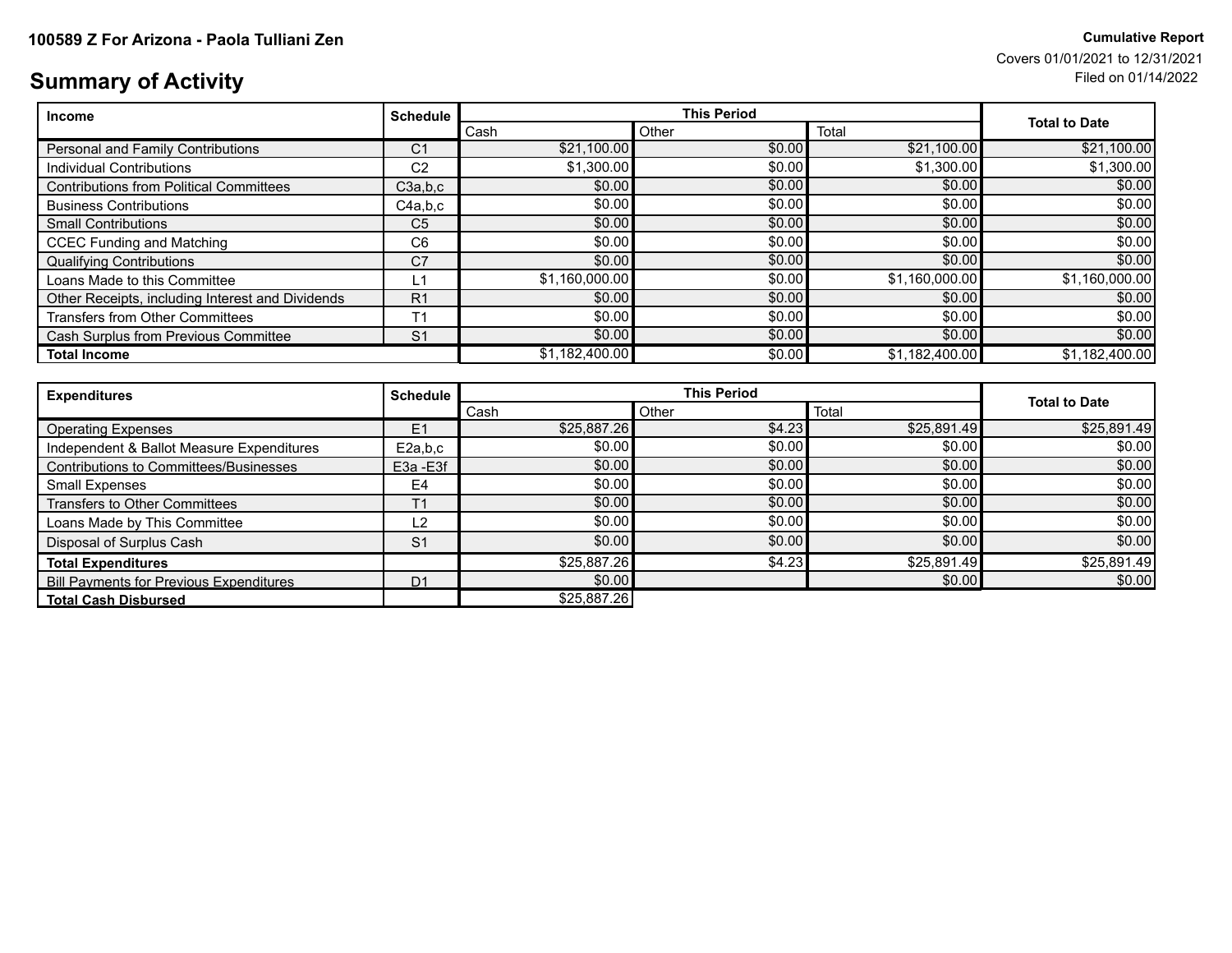#### **Schedule C1 - Personal and family contributions Date Date Amount Amount Cycle To Date**

|                        | <u> Sanaano Steed and Mini Mini and a Sanahomo</u>                                                         | Dale       | Allioulit   | <b>OVGIE TO DATE</b> |
|------------------------|------------------------------------------------------------------------------------------------------------|------------|-------------|----------------------|
| Name:                  | Tulliani, Paola                                                                                            | 06/17/2021 | \$1,000.00  | \$21,100.00          |
| <b>Address:</b>        | 8449 E. Dixileta Drive, Scottsdale, AZ 85266                                                               |            | Cash        |                      |
| Occupation:            | Business Owner, Self Employed                                                                              |            |             |                      |
| Memo:                  | Transfer From Personal Account - Self Employed - Source: National Bank of America Mobile Deposit           |            |             |                      |
| Name:                  | Tulliani, Paola                                                                                            | 07/30/2021 | \$100.00    | \$21,100.00          |
| <b>Address:</b>        | 8449 E. Dixileta Drive, Scottsdale, AZ 85266                                                               |            | Cash        |                      |
| Occupation:            | Business Owner, Self Employed                                                                              |            |             |                      |
| Memo:                  | Source Donor Box from Online Website. Candidate made contribution to herself. She is self employed         |            |             |                      |
| Name:                  | Tulliani, Paola                                                                                            | 10/01/2021 | \$10,000.00 | \$21,100.00          |
| <b>Address:</b>        | 8449 E. Dixileta Drive, Scottsdale, AZ 85266                                                               |            | Cash        |                      |
| <b>Occupation:</b>     | Self Employed, Self                                                                                        |            |             |                      |
| Memo:                  | Source: Candidate Donation from DDA Tulliani Account mobile transfer to National Bank of Arizona ZforArize |            |             |                      |
| Name:                  | Tulliani, Paola                                                                                            | 10/30/2021 | \$10,000.00 | \$21,100.00          |
| <b>Address:</b>        | 8449 E. Dixileta Drive, Scottsdale, AZ 85266                                                               |            | Cash        |                      |
| Occupation:            | Self Employed, Self                                                                                        |            |             |                      |
| Memo:                  | Source: Candidate Donation mobile transfer from DDA Tulliani to National Bank of Arizona ZforArizona Acco  |            |             |                      |
|                        | Total of Personal and Family Contributions                                                                 |            | \$21,100.00 |                      |
| Total of Refunds Given |                                                                                                            |            | \$0.00      |                      |
|                        | Net Total of Personal and Family Contributions                                                             |            | \$21,100.00 |                      |
|                        |                                                                                                            |            |             |                      |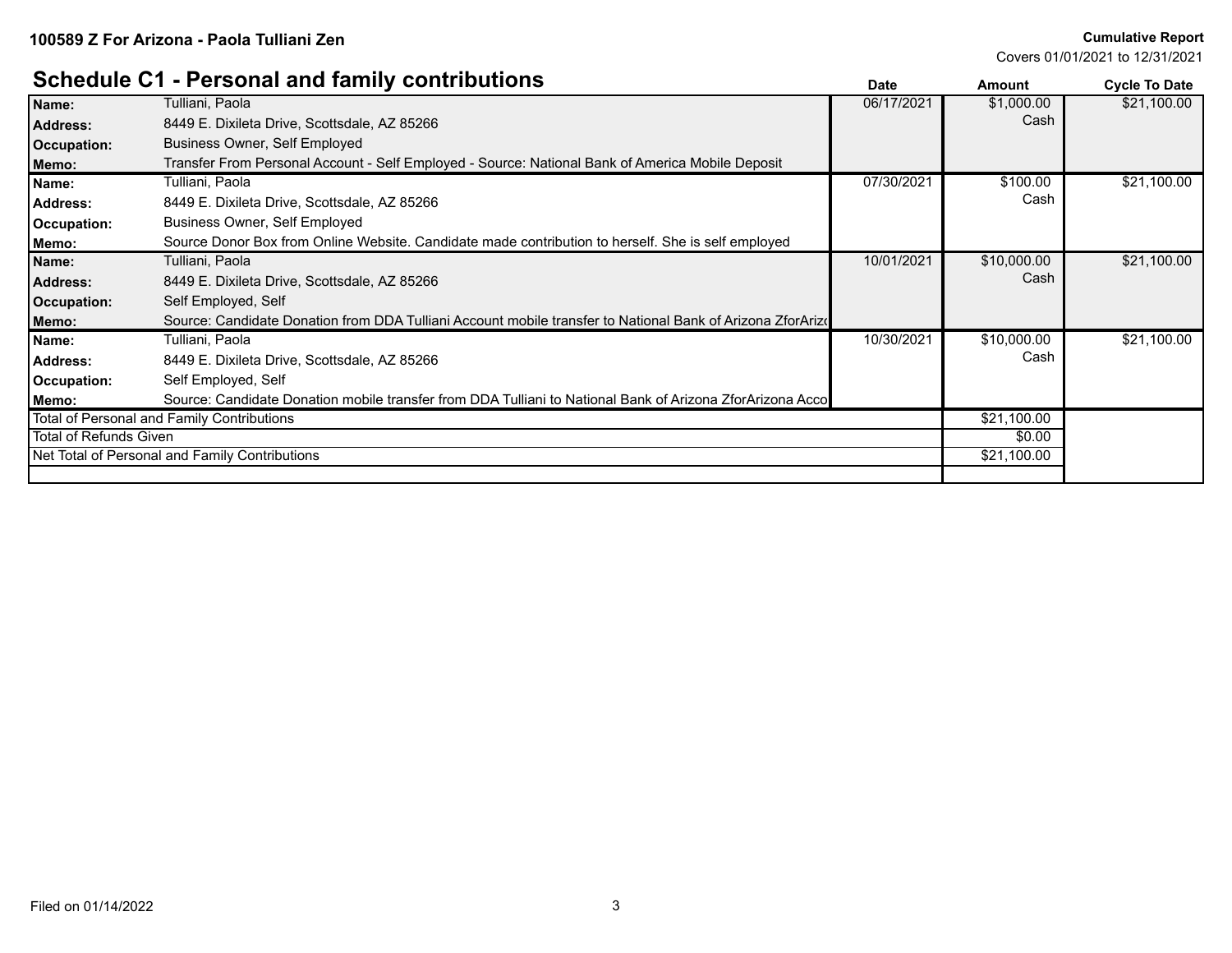#### **Schedule C2 - Individual contributions Date Date Date Amount Cycle To Date**

| Name:              | Among, Anna Marie                                                                                        | 07/30/2021 | \$25.00  | \$25.00  |
|--------------------|----------------------------------------------------------------------------------------------------------|------------|----------|----------|
| Address:           | 6421 W Lawrence Lane, Glendale, AZ 85302                                                                 |            | Cash     |          |
| <b>Occupation:</b> | Marketing, Self Employed                                                                                 |            |          |          |
| Memo:              | Source: ZforArizona website through DonorBox-paid with Debit Card                                        |            |          |          |
| Name:              | Zen, Bice                                                                                                | 10/28/2021 | \$50.00  | \$50.00  |
| <b>Address:</b>    | 2212 W Forest Pleasant Pl, Phoenix, AZ 85085                                                             |            | Cash     |          |
| Occupation:        | Unemployed, Unemployed                                                                                   |            |          |          |
| Memo:              | Paid through www.zforarizona.com website Donor Box by PayPal to ZforArizona National Bank of Arizona     |            |          |          |
| Name:              | Goley, Kevin                                                                                             | 10/29/2021 | \$5.00   | \$5.00   |
| Address:           | 40119 N Thunder Hills Ct, Anthem, AZ 85086                                                               |            | Cash     |          |
| Occupation:        | Realtor, Self                                                                                            |            |          |          |
| Memo:              | Paid through zforarizona.com website Donor Box by Paypal to Zforarizona National Bank of Arizona         |            |          |          |
| Name:              | Landis, Lorrie                                                                                           | 10/29/2021 | \$25.00  | \$25.00  |
| Address:           | 277 North Creek Drive, San Jose, CA 95139                                                                |            | Cash     |          |
| Occupation:        | Unemployed, Unemployed                                                                                   |            |          |          |
| Memo:              | Donation thru website ZforArizona.com from Donor Box paid by PayPal ZforAriaona National Bank of Arizon  |            |          |          |
| Name:              | McNeely, Stephanie                                                                                       | 10/29/2021 | \$100.00 | \$100.00 |
| Address:           | 14459 N Thompson Peak Pkwy, #125, Scottsdale, AZ 85260                                                   |            | Cash     |          |
| Occupation:        | Real Estate, Stephanie McNeely PLLC                                                                      |            |          |          |
| Memo:              | paid through www.zforarizona website Donor Box by Paypal to ZforArizona National Bank of Arizona         |            |          |          |
| Name:              | Nicholls, Celia                                                                                          | 10/29/2021 | \$5.00   | \$5.00   |
| Address:           | 5782 S Wishing Well Dr, Fort Mohave, AZ 86426                                                            |            | Cash     |          |
| Occupation:        | Unemployed, Unemployed                                                                                   |            |          |          |
| Memo:              | Paid through www.zforarizona website Donor Box by Paypal to ZforArizona National Bank of Arizona         |            |          |          |
| Name:              | Paciorek, Denise                                                                                         | 10/29/2021 | \$5.00   | \$5.00   |
| <b>Address:</b>    | 5782 S Wishing Well Dr, Fort Mohave, AZ 86426                                                            |            | Cash     |          |
| Occupation:        | Vice President, Self                                                                                     |            |          |          |
| Memo:              | Paid through zforarizona.com website Donor Box by Paypal to ZforArizona National Bank of Arizona         |            |          |          |
| Name:              | Paciorek, Gordon                                                                                         | 10/29/2021 | \$5.00   | \$5.00   |
| Address:           | 5782 S Wishing Well Dr, Fort Mohave, AZ 86426                                                            |            | Cash     |          |
| Occupation:        | President, Self                                                                                          |            |          |          |
| Memo:              | Paid through www.zforarizona.com website Donor Box by Paypal to ZforArizona National Bank of Arizona     |            |          |          |
| Name:              | Parry, Margaret                                                                                          | 10/31/2021 | \$5.00   | \$5.00   |
| <b>Address:</b>    | 1011 Willamette Dr, Rock Springs, WY 82901                                                               |            | Cash     |          |
| Occupation:        | Unemployed, Unemployed                                                                                   |            |          |          |
| Memo:              | Donation through website zforarizona.com SOURCE: Donor Box paid thru Paypal zforarizona National Bank    |            |          |          |
| Name:              | Changsek, Johans                                                                                         | 11/15/2021 | \$10.00  | \$10.00  |
| <b>Address:</b>    | 10126 Beachcomber Street, Moreno Valley, CA 92557                                                        |            | Cash     |          |
| Occupation:        | Registered Nurse, Parkview Hospital                                                                      |            |          |          |
| Memo:              | Donation through website zforarizona.com on DonorBox paid thru Paypal ZforArizona National Bank of Arizo |            |          |          |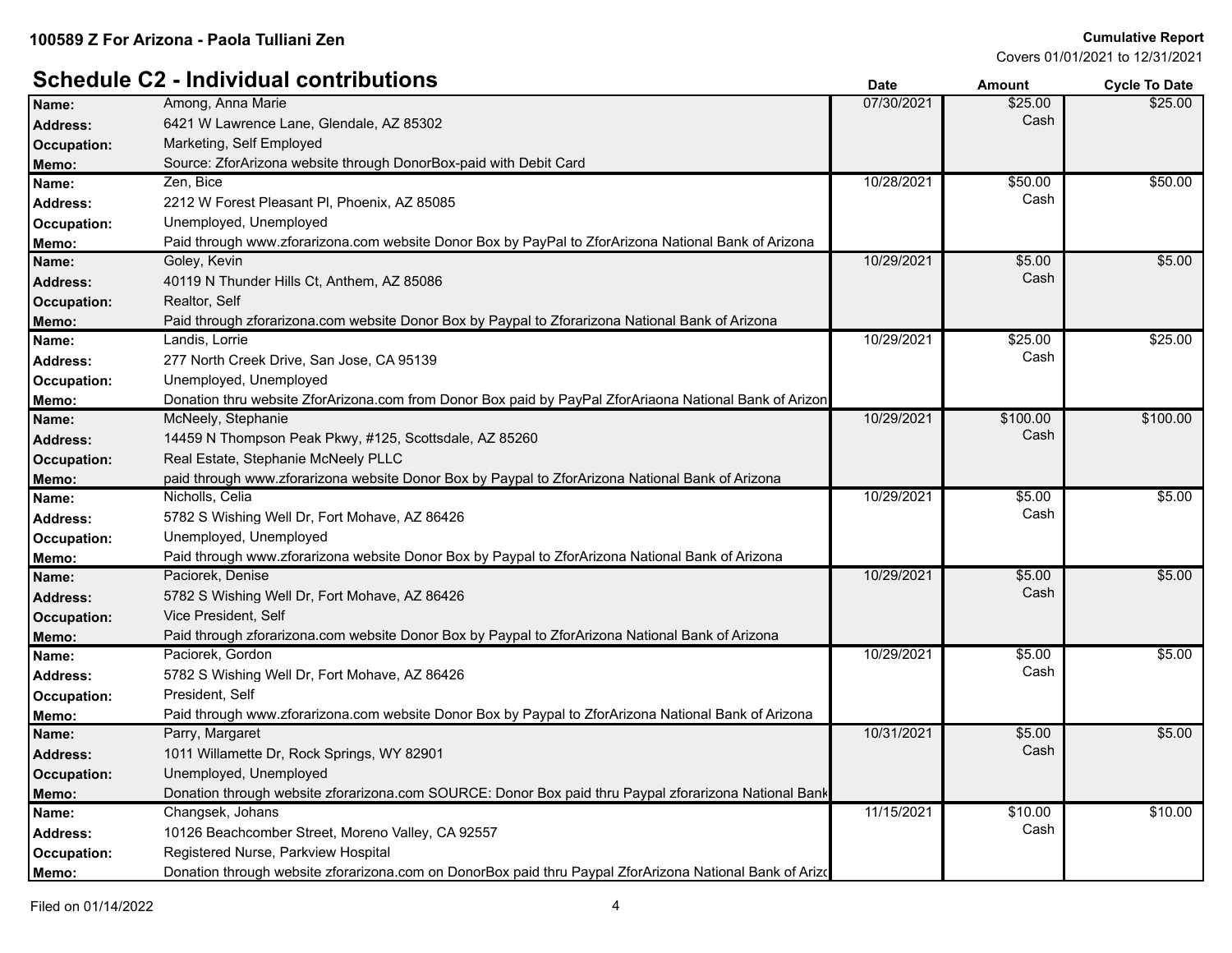#### **Schedule C2 - Individual contributions**

|                                   | OCHGUUIG OZ - MUIVIUUUI CONNIDUUONS                                                                 | Date       | Amount     | <b>Cycle To Date</b> |
|-----------------------------------|-----------------------------------------------------------------------------------------------------|------------|------------|----------------------|
| Name:                             | Gillan, Ervilla                                                                                     | 11/16/2021 | \$50.00    | \$50.00              |
| <b>Address:</b>                   | 3564 Tewa, Flagstaff, AZ 86005                                                                      |            | Cash       |                      |
| Occupation:                       | Success Coach, Self                                                                                 |            |            |                      |
| Memo:                             | Paid through zforarizona.com website Donor Box by Paypal to ZforArizona National Bank of Arizona    |            |            |                      |
| Name:                             | Bray, Linda                                                                                         | 12/14/2021 | \$5.00     | \$5.00               |
| <b>Address:</b>                   | 5987 Symphony Dr, Prescott, AZ 86305                                                                |            | Cash       |                      |
| Occupation:                       | Retired, Retired                                                                                    |            |            |                      |
| Memo:                             | Paid through www.zforarizona.com website DonorBox by PayPal to ZforArizona National Bank of Arizona |            |            |                      |
| Name:                             | Dinges, Sharon                                                                                      | 12/15/2021 | \$10.00    | \$10.00              |
| <b>Address:</b>                   | 352 Cherokee, Flagstaff, AZ 86005                                                                   |            | Cash       |                      |
| Occupation:                       | Consultant, Lofty Pine Consulting                                                                   |            |            |                      |
| Memo:                             | Paid through www.zforarizona.com website DonorBox by PayPal to ZforArizona National Bank of Arizona |            |            |                      |
| Name:                             | Tom, Pat                                                                                            | 12/17/2021 | \$1,000.00 | \$1,000.00           |
| <b>Address:</b>                   | 1452 S Ellsworth, Apt 2617, Mesa, AZ 85209                                                          |            | Cash       |                      |
| Occupation:                       | Retired, Retired                                                                                    |            |            |                      |
| Memo:                             | Check Deposited to Zforarizona Source: Personal Check Deposit to National Bank of Arizona           |            |            |                      |
| Total of Individual Contributions |                                                                                                     |            | \$1,300.00 |                      |
| l Total of Refunds Given          |                                                                                                     |            | \$0.00     |                      |
|                                   | Net Total of Individual Contributions                                                               |            | \$1,300.00 |                      |
|                                   |                                                                                                     |            |            |                      |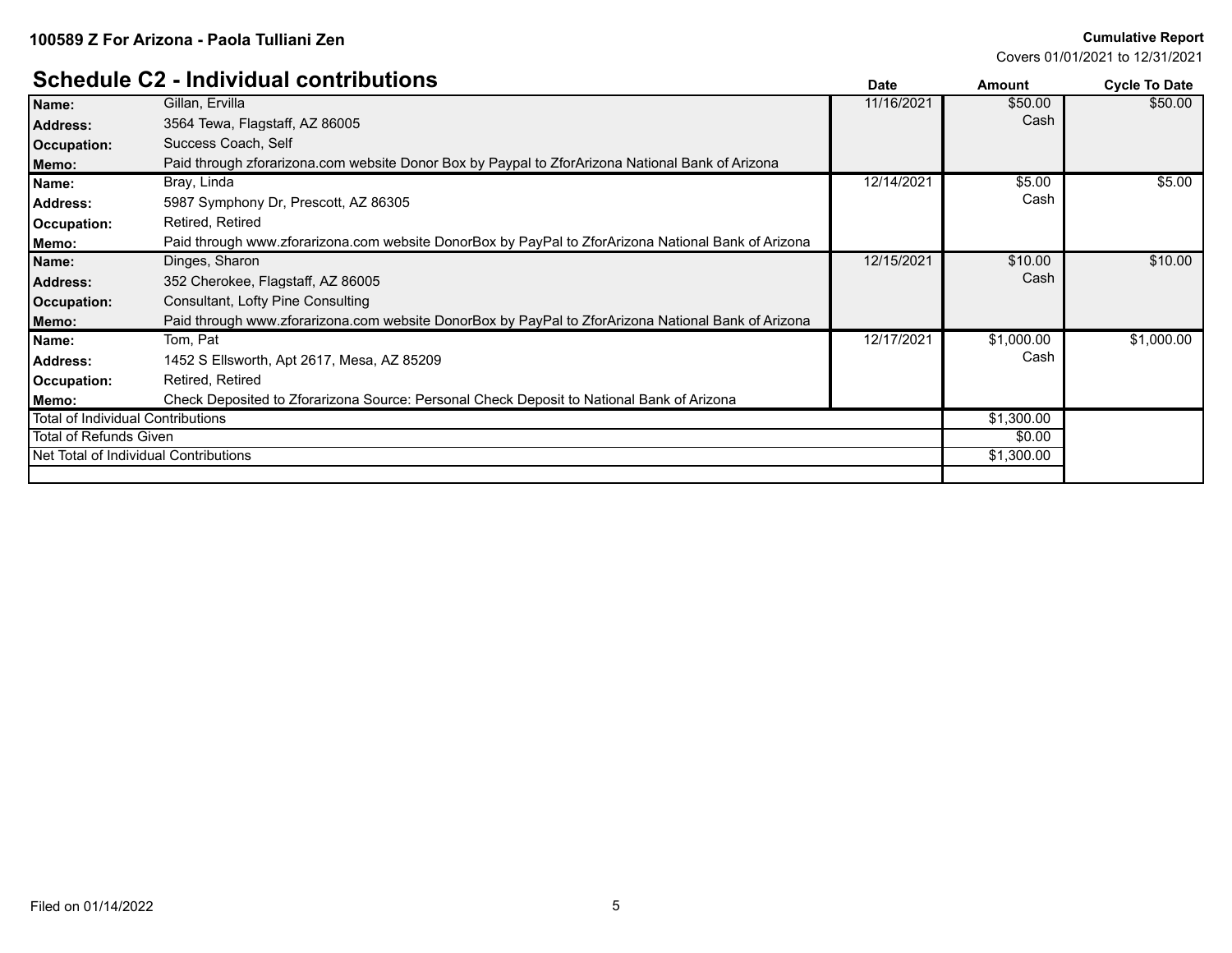|                         | - <u>Lorenna</u> aukonee                                                                                  | υαισ       | Allivulit  | <b>OVUE TO DATE</b> |
|-------------------------|-----------------------------------------------------------------------------------------------------------|------------|------------|---------------------|
| Name:                   | National Bank of Arizona                                                                                  | 06/22/2021 | \$23.85    | \$23.85             |
| <b>Address:</b>         | 7375 E Doubletree Ranch Road, Scottsdale, AZ 85258                                                        |            | Cash       |                     |
| Category:               | Miscellaneous - Other                                                                                     |            |            |                     |
| Memo:                   | Bank Checks from National Bank of Arizona paid from National Bank of Arizona                              |            |            |                     |
| Name:                   | <b>Multiple Contributors</b>                                                                              | 07/30/2021 | \$4.23     | \$581.11            |
| Address:                |                                                                                                           |            | Terms      |                     |
| Trans. Type:            | Purchase on Terms                                                                                         |            |            |                     |
| Category:               | Miscellaneous - Other                                                                                     |            |            |                     |
| Memo:                   | Paypal Fee for \$125 donations received 7/30/2021 Source: ZforArizona Paypal Account deposited into Natio |            |            |                     |
| Name:                   | Newswire LLC                                                                                              | 08/02/2021 | \$300.00   | \$199.00            |
| Address:                | 1680 Fruitville Rd, Suite 102, Sarasota, FL 34236                                                         |            | Cash       |                     |
| Category:               | <b>Communications - Newspapers</b>                                                                        |            |            |                     |
| Memo:                   | Prepaid Press Release Source: www.newswire.com Paid by National Bank of Arizona                           |            |            |                     |
| Name:                   | Newswire LLC                                                                                              | 08/02/2021 | \$199.00   | \$199.00            |
| Address:                | 1680 Fruitville Rd, Suite 102, Sarasota, FL 34236                                                         |            | Cash       |                     |
| Category:               | <b>Communications - Newspapers</b>                                                                        |            |            |                     |
| Memo:                   | Prepaid Press Release Source: www.Newswire.com Paid from National Bank of Arizona                         |            |            |                     |
| Name:                   | <b>Multiple Contributors</b>                                                                              | 08/04/2021 | \$1.88     | \$581.11            |
| <b>Address:</b>         |                                                                                                           |            | Cash       |                     |
| <b>Category:</b>        | Miscellaneous - Other                                                                                     |            |            |                     |
| Memo:                   | Donation Fee Source: ZforArizona website - through DonorBox Deposited to National Bank of Arizona         |            |            |                     |
| Name:                   | Facebook Advertising                                                                                      | 08/23/2021 | \$6.47     | \$6.47              |
| Address:                | 1601 Willow Rd, Menlo Park, CA 94025                                                                      |            | Cash       |                     |
| Category:               | Miscellaneous - Other                                                                                     |            |            |                     |
| Memo:                   | Facebook Advertising ZforArizona Facebook Account Source: Auto Debit from National Bank of Arizona        |            |            |                     |
| Name:                   | <b>Newswire LLC</b>                                                                                       | 09/13/2021 | \$(300.00) | \$199.00            |
| Address:                | 1680 Fruitville Rd, Suite 102, Sarasota, FL 34236                                                         |            | Cash       |                     |
| <b>Trans. Type:</b>     | Rebate or Refund from Operating Expense                                                                   |            |            |                     |
| Memo:                   | Credit for mistake made in our newsletter. Source Credit 36183 from www.newswire.com credited to National |            |            |                     |
| <b>Original Date:</b>   | 08/02/2021                                                                                                |            |            |                     |
| <b>Original Amount:</b> | (\$300.00)                                                                                                |            |            |                     |
| Name:                   | PDR Distribution Media Contacts List                                                                      | 09/30/2021 | \$50.00    | \$50.00             |
| <b>Address:</b>         | 304 S. Jones Blvd #2848, Las Vegas, NV 89107                                                              |            | Cash       |                     |
| Category:               | Miscellaneous - Other                                                                                     |            |            |                     |
| Memo:                   | Purchase List of Media Contacts. Source: www.mediacontactslist.com paid by ZforArizona Paypal Account (   |            |            |                     |
| Name:                   | FHRC - Fountain Hills Republican Club                                                                     | 10/01/2021 | \$90.00    | \$120.00            |
| Address:                | PO Box 17814, Fountain Hills, AZ 85269                                                                    |            | Cash       |                     |
| Category:               | Event Expenses - Event site rentals                                                                       |            |            |                     |
| Memo:                   | Source: Square 8815 bgosq.com AZ paid from National Bank of Arizona ZforArizona Account                   |            |            |                     |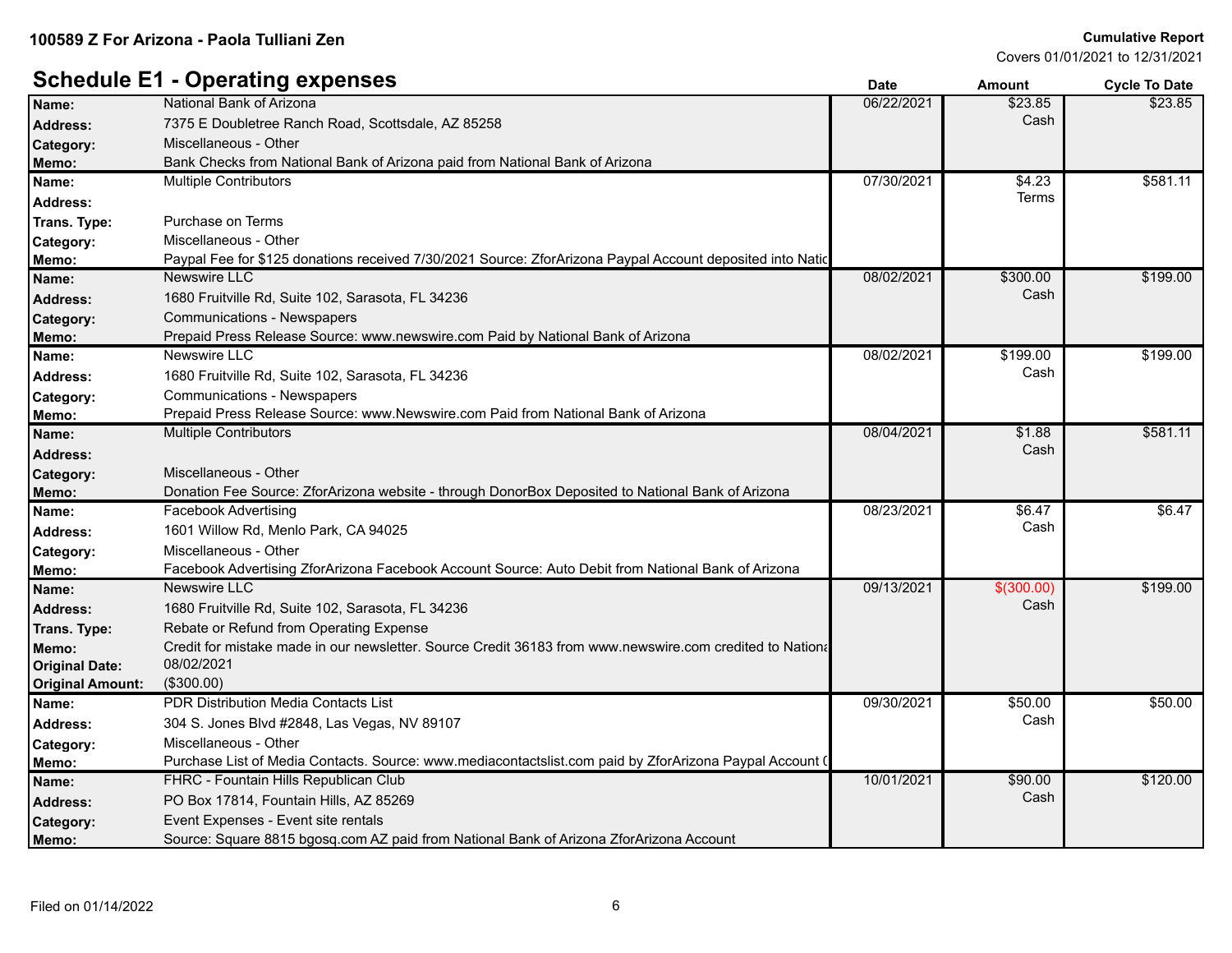#### **Schedule E1 - Operating expenses Date Date Date Amount Cycle To Date**

| Name:            | LAG2Lead                                                                                                    | 10/06/2021 | \$247.50   | \$498.73   |
|------------------|-------------------------------------------------------------------------------------------------------------|------------|------------|------------|
| <b>Address:</b>  | 493 W Palo Verde St, Gilbert, AZ 85233                                                                      |            | Cash       |            |
| Category:        | Miscellaneous - Other                                                                                       |            |            |            |
| Memo:            | Social Media Advertising. Source: Invoice provided and paid through PayPal ZforArizona Account from Natic   |            |            |            |
| Name:            | Parsons, Carol                                                                                              | 10/06/2021 | \$1,000.00 | \$1,000.00 |
| <b>Address:</b>  | 3340 N Carriage Ln, Chandler, AZ 85244                                                                      |            | Cash       |            |
| Occupation:      | Independent Contractor, Self                                                                                |            |            |            |
| Category:        | Miscellaneous - Other                                                                                       |            |            |            |
| Memo:            | Helped with events and getting signatures. Source: Paid Invoice through ZforArizona PayPal Account Natior   |            |            |            |
| Name:            | <b>Tipping Point LLC</b>                                                                                    | 10/06/2021 | \$6,500.00 | \$6,500.00 |
| <b>Address:</b>  | 1610 E Van Buren Street, Phoenix, AZ 85006                                                                  |            | Cash       |            |
| Category:        | Miscellaneous - Petitions                                                                                   |            |            |            |
| Memo:            | Signature Circulator. Source: Invoice paid by bank check 0185 from ZforAriaona National Bank of Arizona.    |            |            |            |
| Name:            | <b>Event Brite</b>                                                                                          | 10/08/2021 | \$135.00   | \$203.55   |
| <b>Address:</b>  | 155 5th St, San Francisco, CA 94103                                                                         |            | Cash       |            |
| Category:        | Event Expenses - Food/refreshments                                                                          |            |            |            |
| Memo:            | Evening with Sheriff Joe Arpaio at the McCormick Hotel. Source: Paid for thru Eventbrite from ZforArizona N |            |            |            |
| Name:            | FHRC - Fountain Hills Republican Club                                                                       | 10/13/2021 | \$30.00    | \$120.00   |
| <b>Address:</b>  | PO Box 17814, Fountain Hills, AZ 85269                                                                      |            | Cash       |            |
| Category:        | Event Expenses - Other                                                                                      |            |            |            |
| Memo:            | RWOTH Meeting & Membership Source: Bgosq,com from ZforArizona account National Bank of Arizona              |            |            |            |
| Name:            | Givebutter                                                                                                  | 10/13/2021 | \$270.28   | \$270.28   |
| <b>Address:</b>  | 9445 E Doubletree Ranch Rd, 9375 E. Shea Blvd Suite 100, Scottsdale, AZ 85258                               |            | Cash       |            |
| Category:        | Event Expenses - Food/refreshments                                                                          |            |            |            |
| Memo:            | Back the Blue Event. Source: EZAz.org Givebutter from ZforArizona Account National Bank of Arizona.         |            |            |            |
| Name:            | <b>Event Brite</b>                                                                                          | 10/19/2021 | \$68.55    | \$203.55   |
| Address:         | 155 5th St, San Francisco, CA 94103                                                                         |            | Cash       |            |
| Category:        | Event Expenses - Entertainment                                                                              |            |            |            |
| Memo:            | Bleeding Blue Movie Premier Event. Back the Blue. Source: Event Brite ZforArizona Account National Bank     |            |            |            |
| Name:            | Paradise Republican Women's Club                                                                            | 10/20/2021 | \$22.00    | \$22.00    |
| <b>Address:</b>  | PO Box 14425, Scottsdale, AZ 85267                                                                          |            | Cash       |            |
| Category:        | Miscellaneous - Membership dues                                                                             |            |            |            |
| Memo:            | Member AFRW Source: Paypal Account ZforArizona paid from National Bank of Arizona                           |            |            |            |
| Name:            | Facebook                                                                                                    | 10/22/2021 | \$66.47    | \$66.47    |
| Address:         | Facebook HQ, Menlo Park, CA 56270                                                                           |            | Cash       |            |
| Category:        | Miscellaneous - Other                                                                                       |            |            |            |
| Memo:            | Social Media Ad Source: Facebook Invoice zforarizona.com paid with PayPal account ZforAriaona from Nati     |            |            |            |
| Name:            | PayPal                                                                                                      | 10/31/2021 | \$16.63    | \$18.10    |
| <b>Address:</b>  | unknown, San Jose, CA 99999                                                                                 |            | Cash       |            |
| <b>Category:</b> | Miscellaneous - Other                                                                                       |            |            |            |
| Memo:            | Service fee Source: Paypal ZforArizona                                                                      |            |            |            |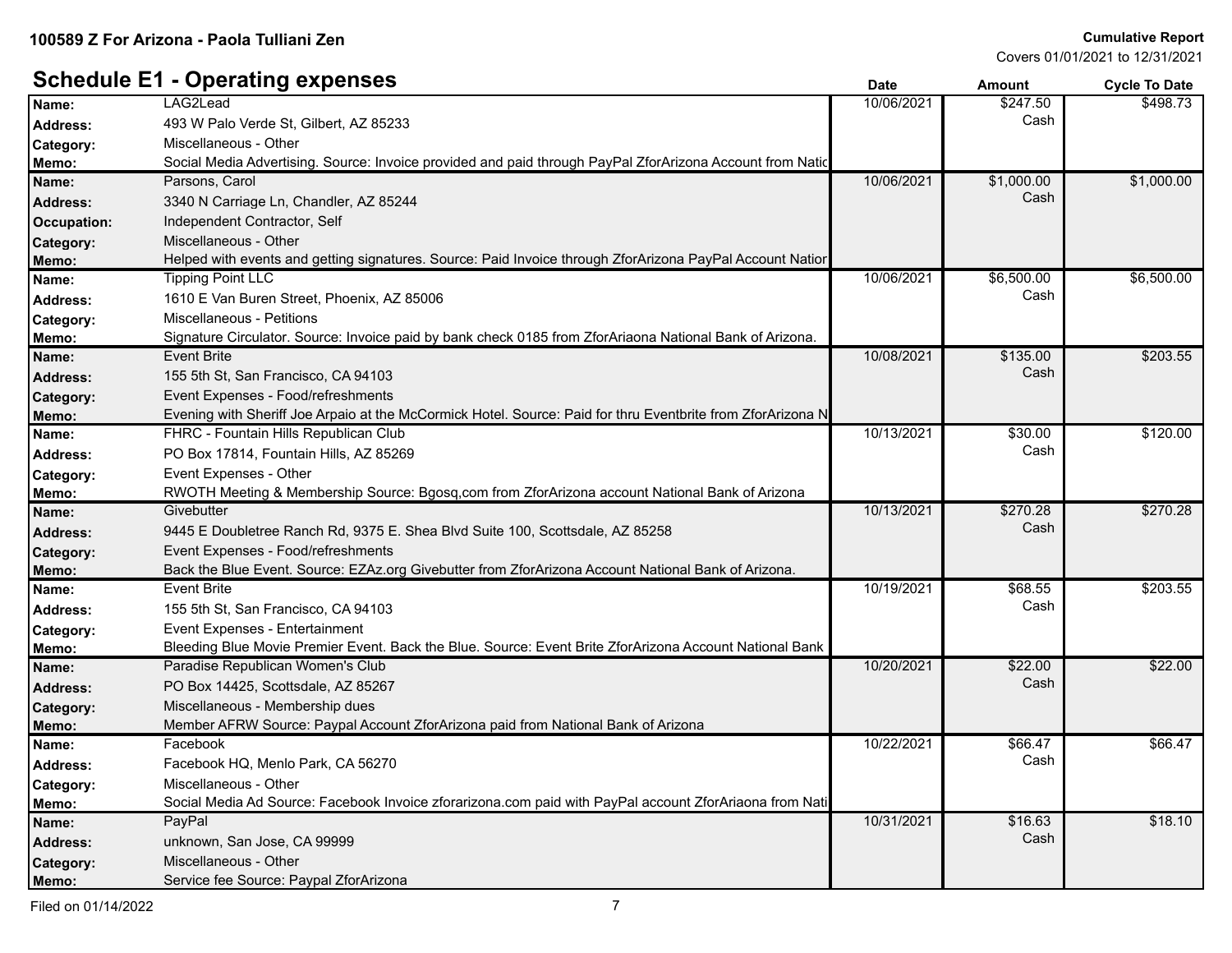#### **Schedule E1 - Operating expenses Date Date Date Amount Cycle To Date**

|                 | ັ                                                                                                         |            |            |            |
|-----------------|-----------------------------------------------------------------------------------------------------------|------------|------------|------------|
| Name:           | Blak, Sally                                                                                               | 11/01/2021 | \$20.00    | \$20.00    |
| Address:        | 6864 E Mighty Sahuaro, Scottsdale, AZ 85266                                                               |            | Cash       |            |
| Occupation:     | Retired, Retired                                                                                          |            |            |            |
| Category:       | Miscellaneous - Membership dues                                                                           |            |            |            |
| Memo:           | Republican Women Source: ZforArizona National Bank of Arizona - email from Sally Blak for remaining \$20  |            |            |            |
| Name:           | ARROWHEAD REPUBLICAN WOMEN                                                                                | 11/02/2021 | \$70.00    | \$112.00   |
| <b>Address:</b> | PO Box 71592, , Phoenix, AZ 85050                                                                         |            | Cash       |            |
| Category:       | Event Expenses - Food/refreshments                                                                        |            |            |            |
| Memo:           | Event with Jan Brewer Source: Gosq.com paid from ZforArizona from National Bank of Arizona                |            |            |            |
| Name:           | Donorbox                                                                                                  | 11/04/2021 | \$2.92     | \$3.90     |
| <b>Address:</b> | 1885 Mission St, San Francisco, CA 94103                                                                  |            | Cash       |            |
| Category:       | Miscellaneous - Other                                                                                     |            |            |            |
| Memo:           | Donor Box Fee Source: Donor Box PLATHTTPS debited from ZforArizona account National Bank of Arizona       |            |            |            |
| Name:           | LAG2Lead                                                                                                  | 11/08/2021 | \$251.23   | \$498.73   |
| <b>Address:</b> | 493 W Palo Verde St, Gilbert, AZ 85233                                                                    |            | Cash       |            |
| Category:       | Miscellaneous - Other                                                                                     |            |            |            |
| Memo:           | Social Media Setup Accounts/Ad Source: Invoice paid through PayPal ZforArizona Account National Bank of   |            |            |            |
| Name:           | thrive time                                                                                               | 11/08/2021 | \$586.44   | \$586.44   |
| Address:        | 1100 riverside terrance, janks, OK 75132                                                                  |            | Cash       |            |
| Category:       | Event Expenses - Other                                                                                    |            |            |            |
| Memo:           | Source: Clay Clark Reawaken America Tour Paid from ZforArizona National Bank of Arizona Account           |            |            |            |
| Name:           | Gracias                                                                                                   | 11/09/2021 | \$82.00    | \$82.00    |
| Address:        | 938 S Foothill Drive, Dewey, AZ 86327                                                                     |            | Cash       |            |
| Category:       | Event Expenses - Food/refreshments                                                                        |            |            |            |
| Memo:           | Republican Hispanic Anniversary Event Source: Wixevent tickets paid by ZforArizona National Bank of Arizo |            |            |            |
| Name:           | American Freedom Tour LLC                                                                                 | 11/12/2021 | \$2,164.13 | \$3,229.43 |
| <b>Address:</b> | PO Box 1964, New Port Richey, FL 34652                                                                    |            | Cash       |            |
| Category:       | Event Expenses - Entertainment                                                                            |            |            |            |
| Memo:           | 2-Day Event Source: Tickets AmericanFreedomTour.com paid from ZforArizona National Bank of Arizona        |            |            |            |
| Name:           | ARROWHEAD REPUBLICAN WOMEN                                                                                | 11/12/2021 | \$42.00    | \$112.00   |
| <b>Address:</b> | PO Box 71592, , Phoenix, AZ 85050                                                                         |            | Cash       |            |
| Category:       | Miscellaneous - Membership dues                                                                           |            |            |            |
| Memo:           | Source: Invoice gosq.com paid by ZforArizona National Bank of Arizona                                     |            |            |            |
| Name:           | Webaika                                                                                                   | 11/12/2021 | \$250.00   | \$1,620.00 |
| <b>Address:</b> | 7649 US-522 S, Mcveytown, PA 17051                                                                        |            | Cash       |            |
| Category:       | Professional Services - Website/graphic design                                                            |            |            |            |
| Memo:           | Web Design Source: Invoice paid by PayPal ZforArizona from Natonal Bank of Arizona                        |            |            |            |
| Name:           | American Freedom Tour LLC                                                                                 | 11/15/2021 | \$1,065.30 | \$3,229.43 |
| <b>Address:</b> | PO Box 1964, New Port Richey, FL 34652                                                                    |            | Cash       |            |
| Category:       | Event Expenses - Entertainment                                                                            |            |            |            |
| Memo:           | Event ticket Source: americanfreedomtour.com Paid by ZforArizona from National Bank of Arizona            |            |            |            |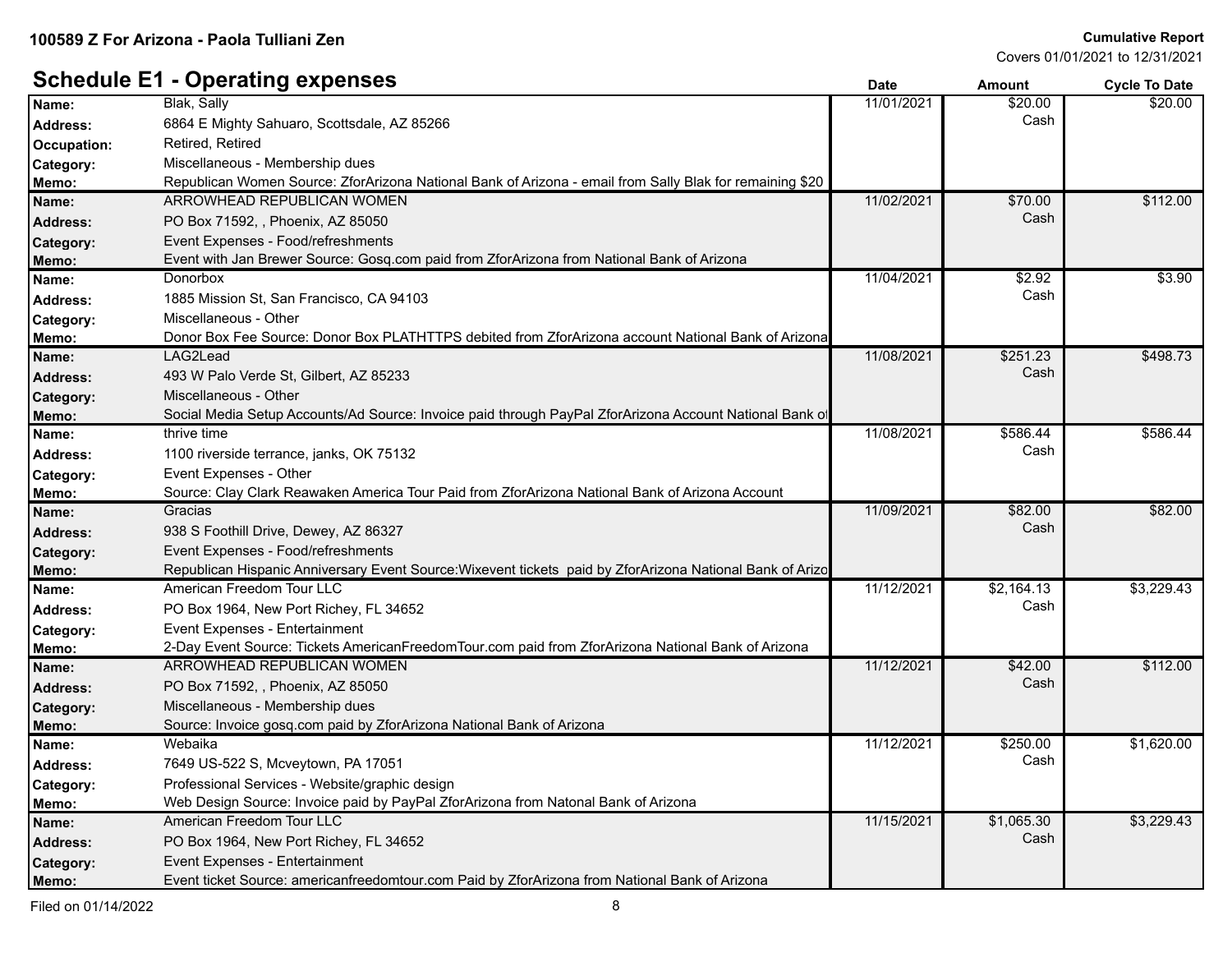|                 | - h-. ~….ລ                                                                                               | υαισ       | Allivulit  | <b>OVUE TO DATE</b> |
|-----------------|----------------------------------------------------------------------------------------------------------|------------|------------|---------------------|
| Name:           | Estrada, James                                                                                           | 11/16/2021 | \$1,500.00 | \$1,500.00          |
| <b>Address:</b> | 2070 E Pinto Dr, Gilbert, AZ 85296                                                                       |            | Cash       |                     |
| Occupation:     | Consultant, Self                                                                                         |            |            |                     |
| Category:       | <b>Professional Services - Consultants</b>                                                               |            |            |                     |
| Memo:           | Press Release and Media Distribution Consultant Source: Invoice paid with check 151 from ZforAriaona Nat |            |            |                     |
| Name:           | Prescott Valley Republican Women                                                                         | 11/16/2021 | \$160.00   | \$160.00            |
| <b>Address:</b> | 3298 N Glassford Hill Rd, Ste 104-912, Prescott Valley, AZ 86314                                         |            | Cash       |                     |
| Category:       | Event Expenses - Food/refreshments                                                                       |            |            |                     |
| Memo:           | Christmas Event 4 Ticekts Source: Check mailed #152 ZforAriaona National Bank of Arizona                 |            |            |                     |
| Name:           | Ward, Katelyn                                                                                            | 11/19/2021 | \$150.00   | \$300.00            |
| <b>Address:</b> | 3410 E Pageant Place, Gilbert, AZ 85297                                                                  |            | Cash       |                     |
| Occupation:     | Executive Director, Arizona Coalition of School Board Members                                            |            |            |                     |
| Category:       | Event Expenses - Other                                                                                   |            |            |                     |
| Memo:           | Education Seminar & Mixer Training Source: Tickets gosq.com paid with ZforAriaona National Bank of Arizo |            |            |                     |
| Name:           | Ward, Katelyn                                                                                            | 11/19/2021 | \$150.00   | \$300.00            |
| <b>Address:</b> | 3410 E Pageant Place, Gilbert, AZ 85297                                                                  |            | Cash       |                     |
| Occupation:     | Executive Director, Arizona Coalition of School Board Members                                            |            |            |                     |
| Category:       | Event Expenses - Other                                                                                   |            |            |                     |
| Memo:           | Education Seminar & Mixer Training Source; Ticket gosq.com from ZforArizona National Bank of Arizona     |            |            |                     |
| Name:           | Escobar, Eder                                                                                            | 11/23/2021 | \$400.00   | \$1,400.00          |
| <b>Address:</b> | 6015 S 5th Avenue, Phoenix, AZ 85041                                                                     |            | Cash       |                     |
| Occupation:     | Marketing, Self                                                                                          |            |            |                     |
| Category:       | Professional Services - Other                                                                            |            |            |                     |
| Memo:           | Instagram & Facebook Promotion Source: Invoice paid with check 154 ZforArizona National Bank of Arizona  |            |            |                     |
| Name:           | <b>Multiple Contributors</b>                                                                             | 11/23/2021 | \$575.00   | \$581.11            |
| <b>Address:</b> |                                                                                                          |            | Cash       |                     |
| Category:       | Event Expenses - Event site rentals                                                                      |            |            |                     |
| Memo:           | Table and Ad in Magazine Source: Ticketn 225-2501301 paid with ZforArizona National Bank of Arizona      |            |            |                     |
| Name:           | REPUBLICAN WOMEN OF PRESCOTT                                                                             | 11/23/2021 | \$51.00    | \$51.00             |
| <b>Address:</b> | PO Box 10932, , Prescott, AZ 86304                                                                       |            | Cash       |                     |
| Category:       | Event Expenses - Food/refreshments                                                                       |            |            |                     |
| Memo:           | Event Luncheon Source: Paypal Invoice from ZforArizona National Bank of Arizona                          |            |            |                     |
| Name:           | Webaika                                                                                                  | 11/24/2021 | \$500.00   | \$1,620.00          |
| Address:        | 7649 US-522 S, Mcveytown, PA 17051                                                                       |            | Cash       |                     |
| Category:       | Professional Services - Website/graphic design                                                           |            |            |                     |
| Memo:           | Websie Development Source: Invoice paid PayPal zforarizona National Bank of Arizona                      |            |            |                     |
| Name:           | Webaika                                                                                                  | 11/26/2021 | \$120.00   | \$1,620.00          |
| <b>Address:</b> | 7649 US-522 S, Mcveytown, PA 17051                                                                       |            | Cash       |                     |
| Category:       | Professional Services - Website/graphic design                                                           |            |            |                     |
| Memo:           | Web Design Installment Source: Paypal Invoice paid ZforArizona National Bank of Arizona                  |            |            |                     |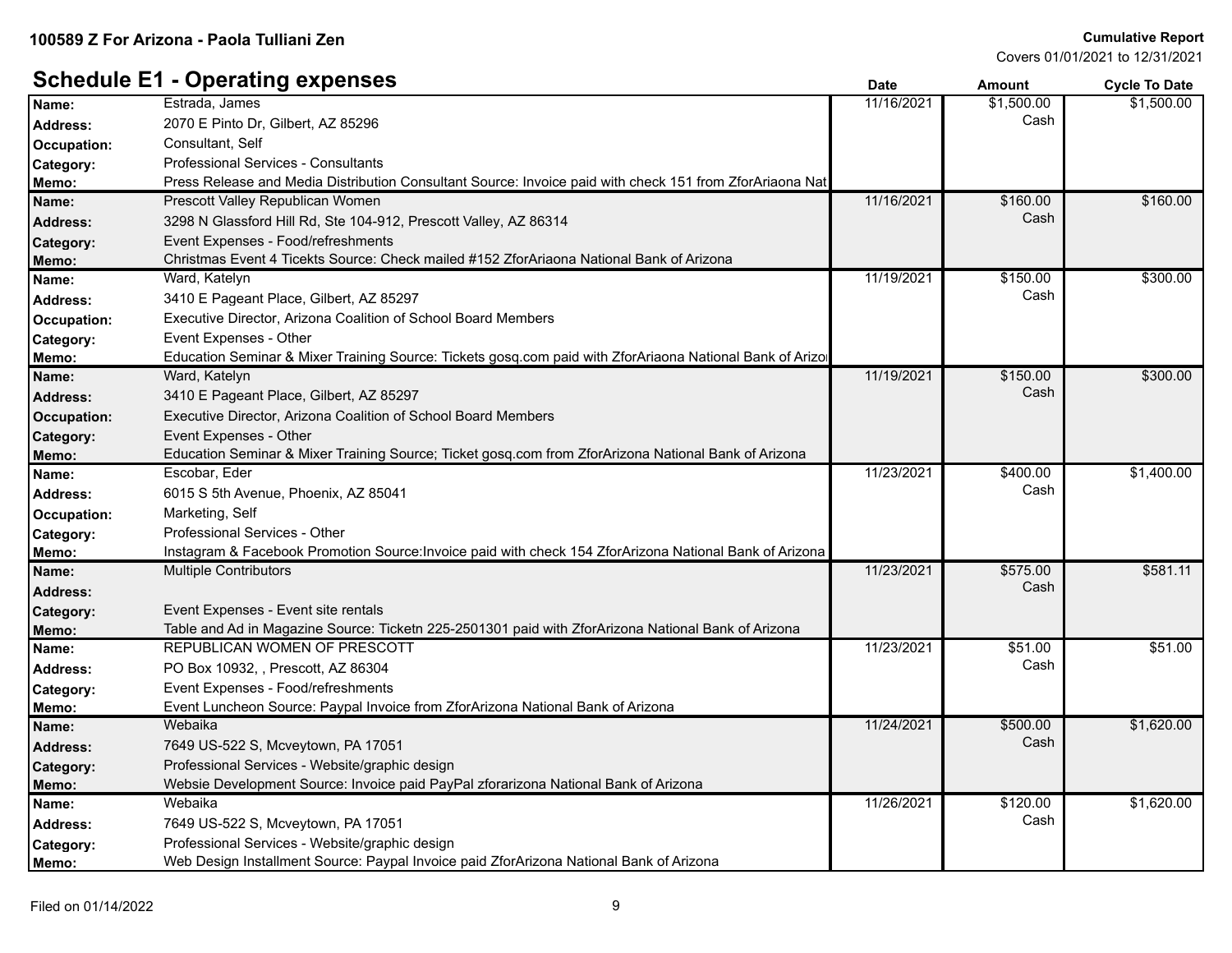#### **Cumulative Report**

Covers 01/01/2021 to 12/31/2021

|                 | $Sp$ g $Sp$                                                                                           | Dale       | AIIIOUIIL  | <b>OVER TO DATE</b> |
|-----------------|-------------------------------------------------------------------------------------------------------|------------|------------|---------------------|
| Name:           | 201200588 - LD18 Republican Committee                                                                 | 11/30/2021 | \$120.00   | \$120.00            |
| <b>Address:</b> | PO Box 50076, Phoenix, AZ 85076                                                                       |            | Cash       |                     |
| Category:       | Event Expenses - Food/refreshments                                                                    |            |            |                     |
| Memo:           | Christmas Mixer 4 Tickets Source: Paypal Invoice ZforArizona National Bank of Arizona                 |            |            |                     |
| Name:           | Maricopa County Republican Committee                                                                  | 12/01/2021 | \$399.00   | \$399.00            |
| <b>Address:</b> | unknown, unknown, az 99999                                                                            |            | Cash       |                     |
| Category:       | Event Expenses - Event site rentals                                                                   |            |            |                     |
| Memo:           | MCRC Annual Meeting Rent Table, Place Banners & Cards Source: ZforArizona National Bank of Arizona    |            |            |                     |
| Name:           | <b>Schultz Digital</b>                                                                                | 12/01/2021 | \$750.00   | \$750.00            |
| <b>Address:</b> | 6105 N Cattle Track Rd, Scottsdale, AZ 85250                                                          |            | Cash       |                     |
| Category:       | Professional Services - Photography                                                                   |            |            |                     |
| Memo:           | Check 153 from ZforArizona from National Bank of Arizona for photography                              |            |            |                     |
| Name:           | Arizona State Fairgrounds                                                                             | 12/05/2021 | \$10.00    | \$10.00             |
| <b>Address:</b> | 1826 W McDowell Rd, Phoenix, AZ 85007                                                                 |            | Cash       |                     |
| Category:       | Event Expenses - Other                                                                                |            |            |                     |
| Memo:           | Parking fee Receipt from Fairgrounds paid from ZforArizona National Bank of Arizona for Gun Show      |            |            |                     |
| Name:           | CROSSROADS OF THE WEST GUN SHOW                                                                       | 12/06/2021 | \$130.00   | \$130.00            |
| <b>Address:</b> | PO Box 290, , Kaysville, UT 84037                                                                     |            | Cash       |                     |
| Category:       | Event Expenses - Event site rentals                                                                   |            |            |                     |
| Memo:           | Table Rental Gun Show paid from ZforArizona National Bank of Arizona                                  |            |            |                     |
| Name:           | Donorbox                                                                                              | 12/06/2021 | \$0.98     | \$3.90              |
| <b>Address:</b> | 1885 Mission St, San Francisco, CA 94103                                                              |            | Cash       |                     |
| Category:       | Miscellaneous - Other                                                                                 |            |            |                     |
| Memo:           | Fee from Donor Box for online website contributions debited from ZforArizona National Bank of Arizona |            |            |                     |
| Name:           | <b>Black Sphere LLC</b>                                                                               | 12/13/2021 | \$5,000.00 | \$5,000.00          |
| <b>Address:</b> | PO Box 542, Higley, AZ 85236                                                                          |            | Cash       |                     |
| Category:       | Professional Services - Website/graphic design                                                        |            |            |                     |
| Memo:           | Paid Invoice with check 102 from ZforArizona National Bank of Arizona                                 |            |            |                     |
| Name:           | Escobar, Eder                                                                                         | 12/13/2021 | \$1,000.00 | \$1,400.00          |
| <b>Address:</b> | 6015 S 5th Avenue, Phoenix, AZ 85041                                                                  |            | Cash       |                     |
| Occupation:     | Marketing, Self                                                                                       |            |            |                     |
| Category:       | Professional Services - Other                                                                         |            |            |                     |
| Memo:           | Promote Social Media Paid by Check 101 from ZforArizona National Bank of Arizona                      |            |            |                     |
| Name:           | Republican Women of Prescott                                                                          | 12/15/2021 | \$26.00    | \$26.00             |
| <b>Address:</b> | PO Box 10932, Prescott, AZ 86304                                                                      |            | Cash       |                     |
| Category:       | Miscellaneous - Membership dues                                                                       |            |            |                     |
| Memo:           | Source: Paypal Invoice paid from ZforArizona National Bank of Arizona                                 |            |            |                     |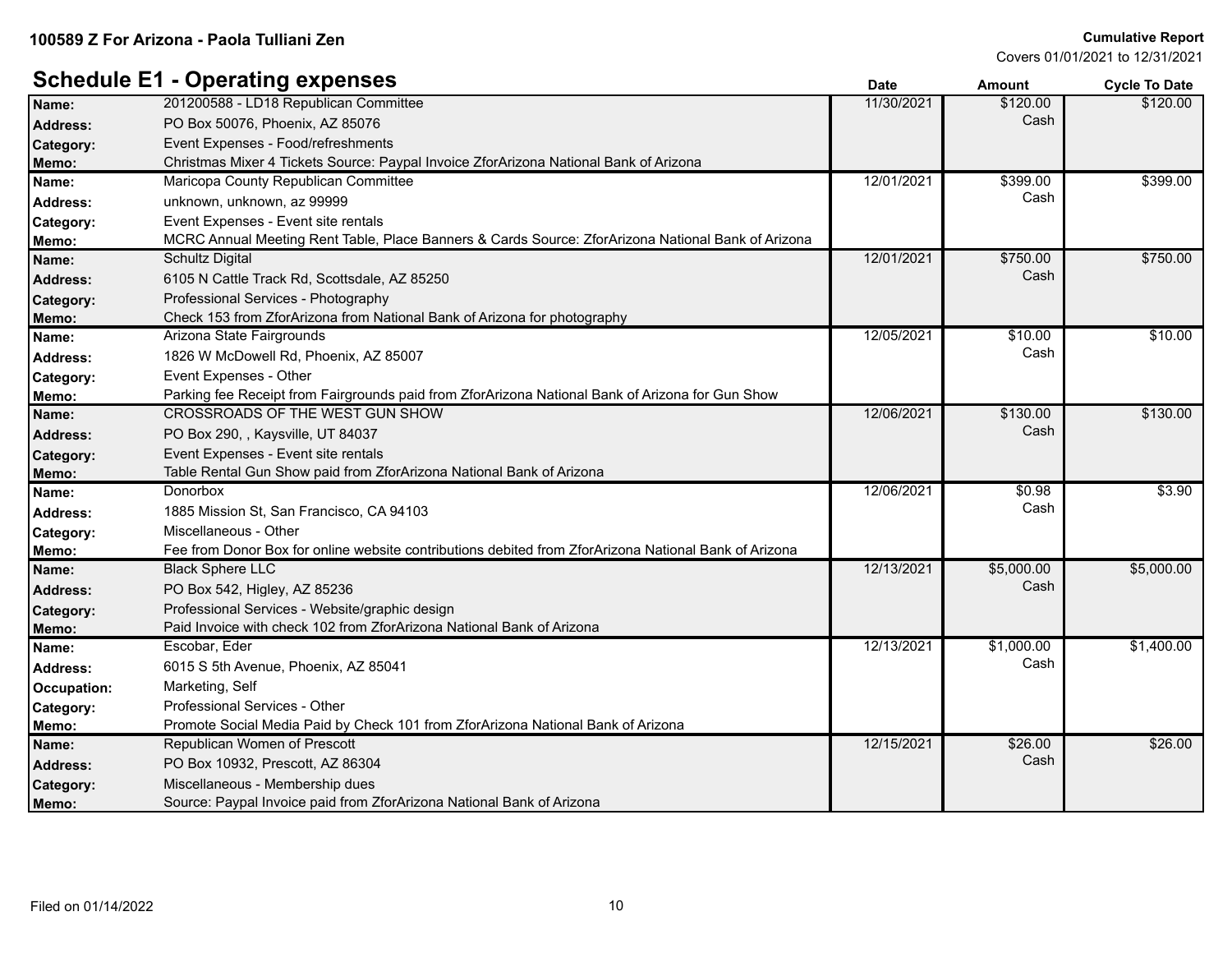#### **Cumulative Report**

Covers 01/01/2021 to 12/31/2021

|                                    |                                                                                                         | υαισ       | anvun       | <b>OVUE TO DATE</b> |
|------------------------------------|---------------------------------------------------------------------------------------------------------|------------|-------------|---------------------|
| Name:                              | Garcia, Felix                                                                                           | 12/21/2021 | \$750.00    | \$750.00            |
| Address:                           | PO Box 34424, Phoenix, AZ 85067                                                                         |            | Cash        |                     |
| Occupation:                        | <b>Consultant, Prime RACG</b>                                                                           |            |             |                     |
| Category:                          | Professional Services - Consultants                                                                     |            |             |                     |
| Memo:                              | Paid Invoice with Check 103 from ZforArizona National Bank of Arizona                                   |            |             |                     |
| Name:                              | GoDaddy.com                                                                                             | 12/21/2021 | \$22.16     | \$22.16             |
| <b>Address:</b>                    | GoDaddy.com, Phoenix, AZ 85016                                                                          |            | Cash        |                     |
| <b>Category:</b>                   | Miscellaneous - Other                                                                                   |            |             |                     |
| Memo:                              | Website fee debited from ZforArizona National Bank of Arizona for GoDaddy website zforarizona.com and p |            |             |                     |
| Name:                              | REPUBLICAN WOMEN OF PRESCOTT                                                                            | 12/23/2021 | \$60.00     | \$60.00             |
| <b>Address:</b>                    | PO Box 21, , Prescott, AZ 86302                                                                         |            | Cash        |                     |
| <b>Category:</b>                   | Event Expenses - Food/refreshments                                                                      |            |             |                     |
| Memo:                              | Luncheon paid invoice with ZforArizona Paypal from National Bank of Arizona                             |            |             |                     |
| Name:                              | PayPal                                                                                                  | 12/29/2021 | \$1.47      | \$18.10             |
| Address:                           | unknown, San Jose, CA 99999                                                                             |            | Cash        |                     |
| <b>Category:</b>                   | Miscellaneous - Other                                                                                   |            |             |                     |
| Memo:                              | Paypal fee deducted from \$15 Donations ZforArizona PayPal Account National Bank of Arizona             |            |             |                     |
| Name:                              | Webaika                                                                                                 | 12/30/2021 | \$750.00    | \$1,620.00          |
| Address:                           | 7649 US-522 S, Mcveytown, PA 17051                                                                      |            | Cash        |                     |
| <b>Category:</b>                   | Professional Services - Website/graphic design                                                          |            |             |                     |
| Memo:                              | Paid Invoice by ZforArizona PayPal account National Bank of Arizona                                     |            |             |                     |
| <b>Total of Operating Expenses</b> |                                                                                                         |            | \$26,191.49 |                     |
|                                    | Total of Refunds, Rebates, and Credits Received                                                         |            | (\$300.00)  |                     |
| Net Total of Operating Expenses    |                                                                                                         |            | \$25,891.49 |                     |
|                                    |                                                                                                         |            |             |                     |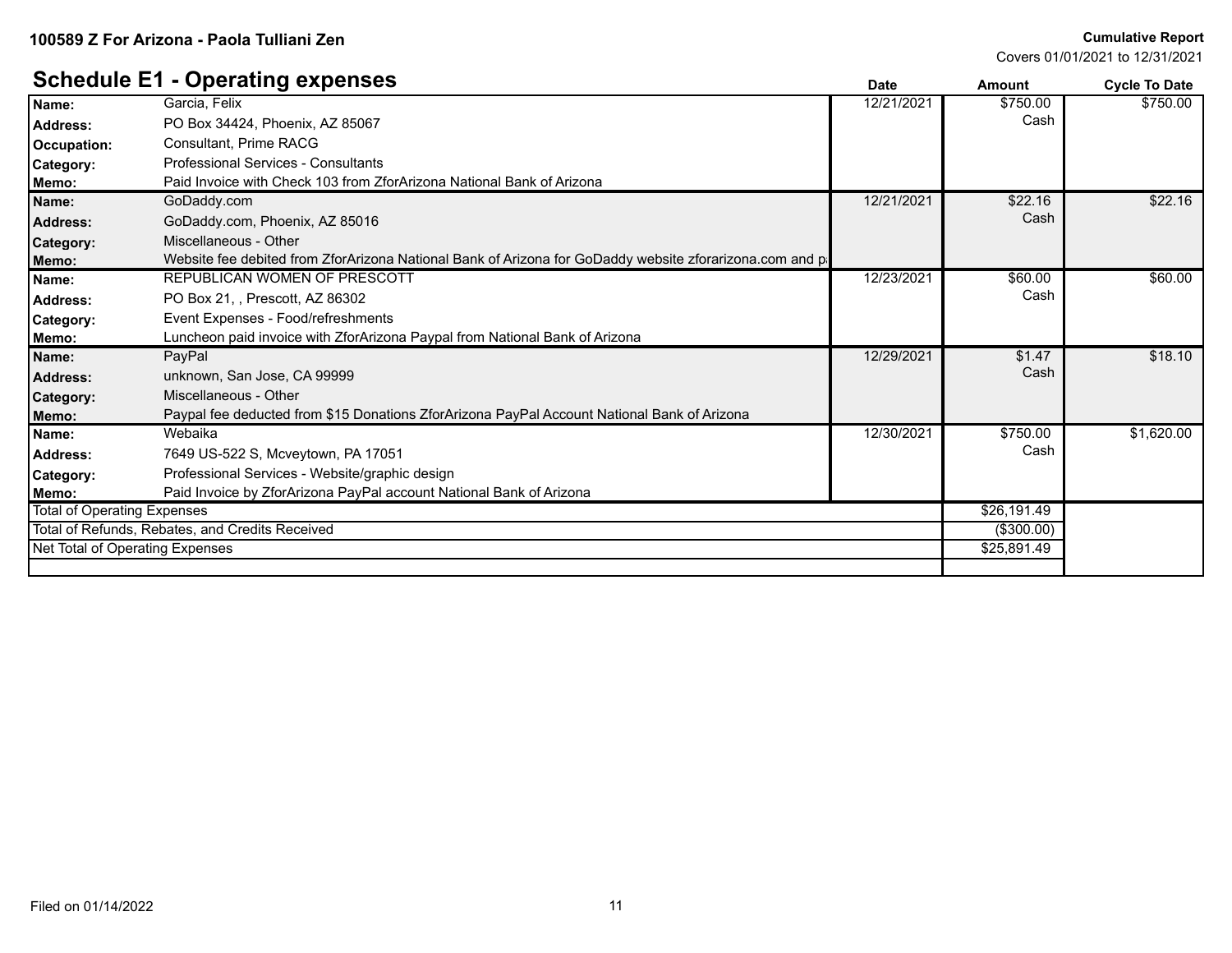#### **Schedule D1 - Committee Debt**

| _________________________________              |             |               |  |
|------------------------------------------------|-------------|---------------|--|
| Item                                           | <b>Date</b> | <b>Amount</b> |  |
| <b>New Debt</b>                                | 07/30/2021  | (\$4.23)      |  |
| <b>Multiple Contributors</b>                   |             |               |  |
| Original Amount of Debt: (\$4.23)              |             |               |  |
| Original Transaction Date: 07/30/2021          |             |               |  |
| Debt Balance at End of Reporting Period        |             | (\$4.23)      |  |
| Total of Outstanding Debt Before Adjustments   |             | $-$ \$4.23    |  |
| <b>Total Credits Against Outstanding Bills</b> |             | \$0.00        |  |
| <b>Total Payments On Outstanding Bills</b>     |             | \$0.00        |  |
| Total of Outstanding Debt After Adjustments    |             | $-$4.23$      |  |